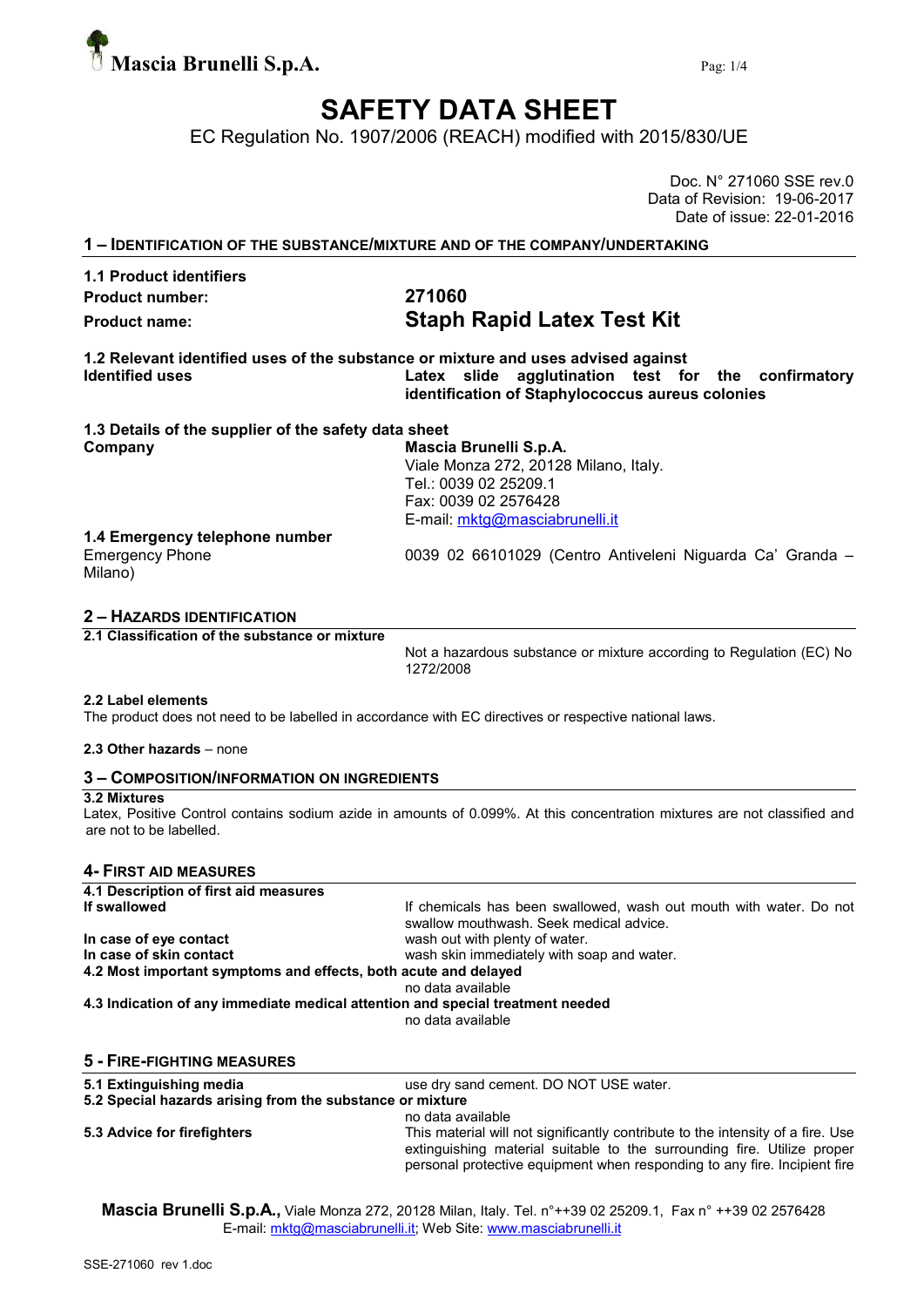

responders should wear eye protection. Structural firefighters must wear Self-Contained Breathing Apparatus and full protective equipment. Move containers from fire area if it can be done without risk to personnel.

| <b>6- ACCIDENTAL RELEASE MEASURES</b>                                                                                                    |                                                                                                                                                                                                                                                                                              |  |  |  |
|------------------------------------------------------------------------------------------------------------------------------------------|----------------------------------------------------------------------------------------------------------------------------------------------------------------------------------------------------------------------------------------------------------------------------------------------|--|--|--|
| 6.1 Personal precautions, protective equipment and emergency procedures                                                                  |                                                                                                                                                                                                                                                                                              |  |  |  |
| <b>6.2 Environmental precautions</b>                                                                                                     | Use personal protective equipment, lab coat and gloves<br>Given the way dispensation there is no possibility of accidental spillage<br>in sufficient quantity to be dangerous. In any case avoid release to the<br>environment.                                                              |  |  |  |
| 6.3 Methods and material for containment and cleaning up                                                                                 |                                                                                                                                                                                                                                                                                              |  |  |  |
| 6.4 Reference to other sections                                                                                                          | Absorb with dry earth, sand or other non combustible material. Properly<br>disinfect any spills. Test specimens require decontamination with beach<br>solution or appropriate germicide prior to pick up.<br>For disposal see section 13.                                                    |  |  |  |
| 7 - HANDLING AND STORAGE                                                                                                                 |                                                                                                                                                                                                                                                                                              |  |  |  |
| 7.1 Precautions for safe handling                                                                                                        | For in vitro diagnostic use. Read the instructions for Use. Always follow<br>Good Laboratory Practice when using this product. Avoid contact with<br>eyes, skin and clothing.                                                                                                                |  |  |  |
| 7.2 Conditions for safe storage, including any incompatibilities                                                                         |                                                                                                                                                                                                                                                                                              |  |  |  |
| 7.3 Specific end use(s)                                                                                                                  | Store at 2°C / 8°C. Keep all containers tightly closed until ready to use.<br>Under these conditions reagents will retain the activity until the expiry<br>date shown on the label on outer carton.<br>Apart from the uses mentioned in section 1.2 no other specific uses are<br>stipulated |  |  |  |
| 8- EXPOSURE CONTROLS - PERSONAL PROTECTION                                                                                               |                                                                                                                                                                                                                                                                                              |  |  |  |
| 8.1 Control parameters                                                                                                                   | Any specific protection and prevention measures should not be taken<br>during use of the product.                                                                                                                                                                                            |  |  |  |
| <b>Components with workplace control parameters</b>                                                                                      |                                                                                                                                                                                                                                                                                              |  |  |  |
| 8.2 Exposure controls<br>Personal protective equipment<br><b>Eye/face protection</b><br><b>Skin protection</b><br><b>Body Protection</b> | No information available<br>Use safety glasses.<br>Handle with gloves. Use with a lab coat.<br>The type of protective equipment must be selected according to the                                                                                                                            |  |  |  |
| <b>Respiratory protection</b>                                                                                                            | concentration and amount of the dangerous substance at the specific<br>workplace.<br>Respiratory protection is not required.                                                                                                                                                                 |  |  |  |

# 9 – PHYSICAL AND CHEMICAL PROPERTIES

# 9.1 Information on basic physical and chemical properties

|                                            | Latex               | Positive Control |
|--------------------------------------------|---------------------|------------------|
| a) Appearance Form:                        | Milky white agueous | Clear/off white  |
|                                            | suspension          | suspension       |
| b) Odour                                   | no data available   |                  |
| c) Odour Threshold                         | no data available   |                  |
| d) pH                                      | no data available   |                  |
| e) Melting point/freezing point            | no data available   |                  |
| f) Initial boiling point and boiling range | no data available   |                  |
| g) Flash point                             | no data available   |                  |
| h) Evaporation rate                        | no data available   |                  |
| i) Vapour pressure                         | no data available   |                  |
| i) Vapour density                          | no data available   |                  |
| k) Relative density                        | no data available   |                  |
| I) Water solubility                        | no data available   |                  |
| m) Viscosity                               | no data available   |                  |
| n) Explosive properties                    | no data available   |                  |
| o) Oxidizing properties                    | no data available   |                  |
| 9.2 Other safety information               | no data available   |                  |

Mascia Brunelli S.p.A., Viale Monza 272, 20128 Milan, Italy. Tel. n°++39 02 25209.1, Fax n° ++39 02 2576428 E-mail: mktg@masciabrunelli.it; Web Site: www.masciabrunelli.it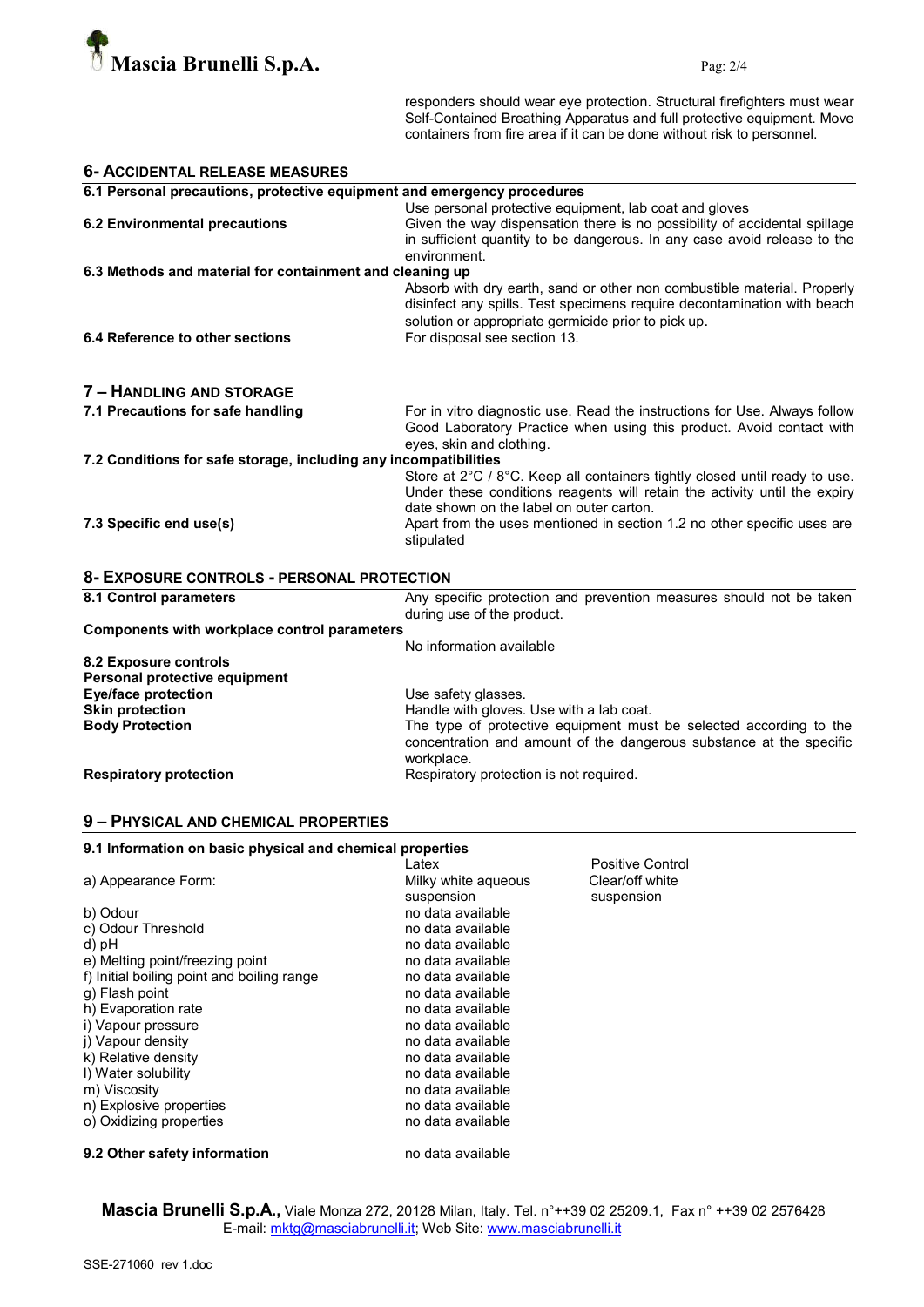

# 10 – STABILITY AND REACTIVITY

| 10.1 Reactivity                                                                                 | No known hazardous reactivity                                                                       |  |  |
|-------------------------------------------------------------------------------------------------|-----------------------------------------------------------------------------------------------------|--|--|
| 10.2 Chemical stability                                                                         | Stable under recommended storage conditions.                                                        |  |  |
| 10.3 Possibility of hazardous reactions                                                         | no data available                                                                                   |  |  |
| 10.4 Conditions to avoid                                                                        | avoid contact with lead or copper plumbing.                                                         |  |  |
| 10.5 Incompatible materials                                                                     | no data available.                                                                                  |  |  |
| 10.6 Hazardous decomposition products                                                           | no known hazardous decomposition products                                                           |  |  |
|                                                                                                 |                                                                                                     |  |  |
| <b>11 - TOXICOLOGICAL INFORMATION</b>                                                           |                                                                                                     |  |  |
| 11.1 Information on toxicological effects                                                       |                                                                                                     |  |  |
| <b>Acute toxicity</b>                                                                           | Product does not present an acute toxicity hazard based on known or                                 |  |  |
|                                                                                                 | supplied information                                                                                |  |  |
| <b>Skin corrosion/irritation</b>                                                                |                                                                                                     |  |  |
|                                                                                                 | Possibility of allergic sensitization should be considered.<br>No data available.                   |  |  |
| Serious eye damage/irritation                                                                   |                                                                                                     |  |  |
| Respiratory or skin sensitisation                                                               | No data available.<br>No data available.                                                            |  |  |
| Germ cell mutagenicity                                                                          |                                                                                                     |  |  |
| Carcinogenicity                                                                                 | No data available.                                                                                  |  |  |
| <b>Reproductive toxicity</b>                                                                    | No data available.                                                                                  |  |  |
| Summary of evaluation of the CMR properties                                                     | No data available.                                                                                  |  |  |
| <b>STOT-single exposure</b>                                                                     | No data available.                                                                                  |  |  |
| <b>STOT-repeated exposure</b>                                                                   | No data available.                                                                                  |  |  |
| <b>Aspiration hazard</b>                                                                        | No data available                                                                                   |  |  |
|                                                                                                 |                                                                                                     |  |  |
| <b>12 - ECOLOGICAL INFORMATION</b>                                                              |                                                                                                     |  |  |
| 12.1 Toxicity                                                                                   | no data available                                                                                   |  |  |
| 12.2 Persistence and degradability                                                              | no data available                                                                                   |  |  |
| 12.3 Bio accumulative potential                                                                 | no data available                                                                                   |  |  |
| 12.4 Mobility in soil                                                                           | no data available                                                                                   |  |  |
| 12.5 Results of PBT and vPvB assessment                                                         | no data available                                                                                   |  |  |
| 12.6 Other adverse effects                                                                      | no data available                                                                                   |  |  |
| <b>13 - DISPOSAL CONSIDERATIONS</b>                                                             |                                                                                                     |  |  |
| 13.1 Waste treatment methods                                                                    |                                                                                                     |  |  |
| <b>Product</b>                                                                                  | Waste must be disposed of in accordance with federal, state and local                               |  |  |
|                                                                                                 | environmental control regulations.                                                                  |  |  |
|                                                                                                 |                                                                                                     |  |  |
| <b>Contaminated packaging</b>                                                                   | Do not remove labels from containers for disposal or recycling. Observe                             |  |  |
|                                                                                                 | all the attention and precautions listed for the product.                                           |  |  |
|                                                                                                 |                                                                                                     |  |  |
| <b>14 - TRANSPORT INFORMATION</b><br>The product is considered non dangerous for transportation |                                                                                                     |  |  |
| 14.1 UN number                                                                                  | ADR/RID: - IMDG: - IATA: -                                                                          |  |  |
|                                                                                                 |                                                                                                     |  |  |
| 14.2 UN proper shipping name                                                                    | ADR/RID: Not dangerous goods                                                                        |  |  |
|                                                                                                 | Not dangerous goods<br>IMDG:                                                                        |  |  |
|                                                                                                 | IATA:<br>Not dangerous goods                                                                        |  |  |
|                                                                                                 |                                                                                                     |  |  |
| 14.3 Transport hazard class(es)                                                                 | ADR/RID: - IMDG: - IATA: -                                                                          |  |  |
|                                                                                                 | ADR/RID: - IMDG: - IATA: -                                                                          |  |  |
| 14.4 Packaging group                                                                            |                                                                                                     |  |  |
| <b>14.5 Environmental hazards</b>                                                               | ADR/RID: no IMDG Marine pollutant: no IATA: no                                                      |  |  |
|                                                                                                 |                                                                                                     |  |  |
| 14.6 Special precautions for user                                                               | no data available                                                                                   |  |  |
| <b>15 - REGULATORY INFORMATION</b>                                                              |                                                                                                     |  |  |
|                                                                                                 | 15.1 Safety, health and environmental regulations/legislation specific for the substance or mixture |  |  |
|                                                                                                 | This product does not require special labelling, in accordance with the                             |  |  |
|                                                                                                 | appropriate EC directives. These products are used for in vitro                                     |  |  |
|                                                                                                 | diagnosis, so they must meet the criteria described in Directive                                    |  |  |
|                                                                                                 | 98/79/CE                                                                                            |  |  |
| <b>15.2 Chemical Safety Assessment</b>                                                          | no data available                                                                                   |  |  |

15.2 Chemical Safety Assessment

**Mascia Brunelli S.p.A.,** Viale Monza 272, 20128 Milan, Italy. Tel. n°++39 02 25209.1, Fax n° ++39 02 2576428 E-mail: <u>mktg@masciabrunelli.it</u>; Web Site: www.masciabrunelli.it